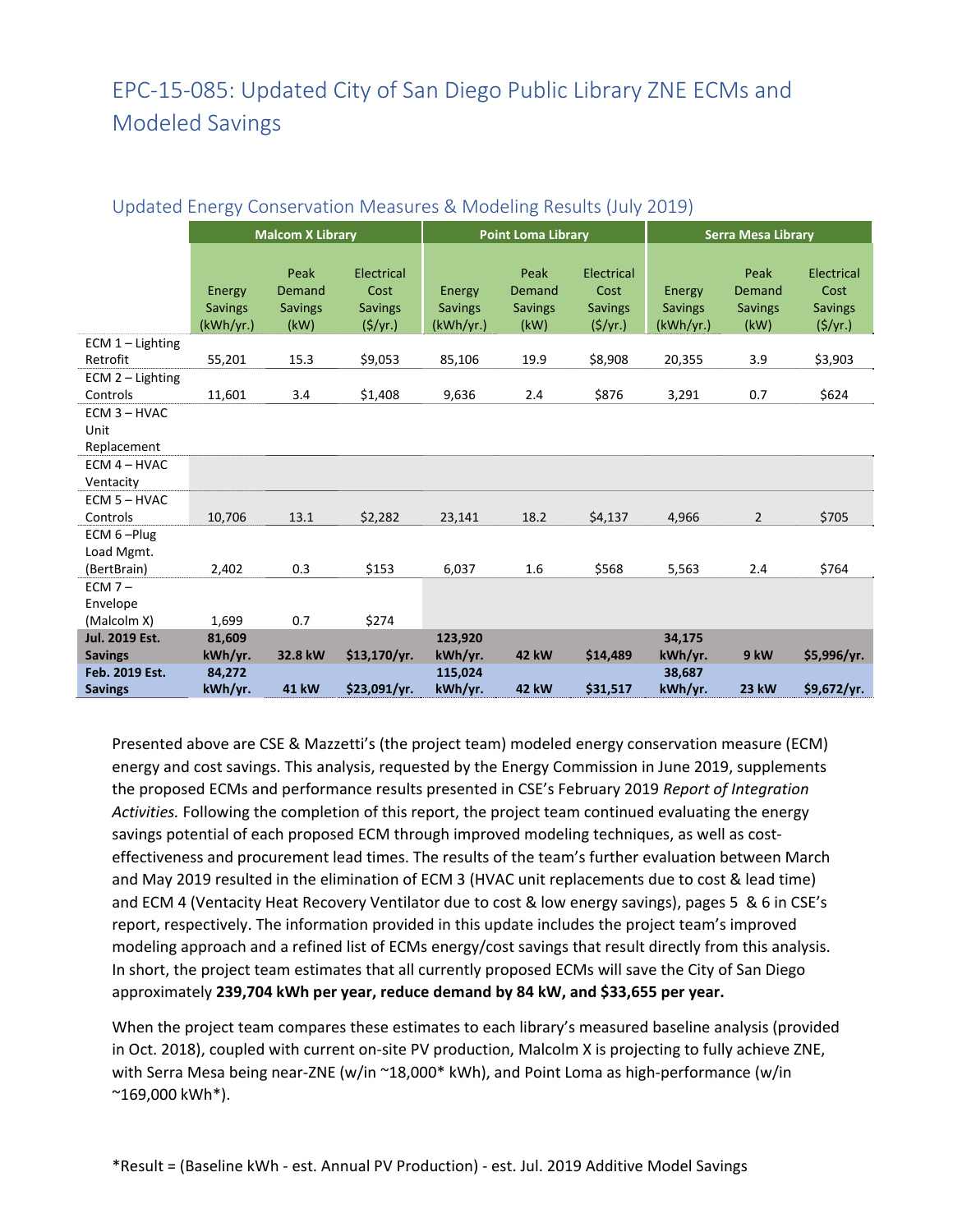## Additive Modeling

Energy Pro is used by the project team to model ECMs for consideration at all three libraries. Each measure was entered into Energy Pro as specified by the design engineer, Mazzetti. In early 2019, the project team applied proposed ECMs to each library's calibrated model developed in Oct. 2018.

The primary objective of this modeling was to determine if the Feb. 2019 estimated savings were achievable while considering the importance of the grant's objective: to achieve of ZNE or near‐ZNE at these libraries. Energy Pro does not perform parametric modeling, so these measures were performed with an additive approach where we started with the baseline models and then created new files for each measure in order to isolate estimated energy savings by ECM, such as:

- Baseline Model
- Baseline Model + ECM 1
- $\bullet$  Baseline Model + ECM 2 + n

The difference in modeled energy use between each version of the bld. file is taken as the energy savings of each measure. This method may not completely consider the interactivity of each measure because of the way it is built, for instance the Baseline + ECM 1 model is unaware of the impacts of the measure in Baseline + ECM 1 + ECM 2, etc. However, the missed interactivity of these measures is likely negligible because, for example lighting measures are simulated prior to HVAC measures so the most common and largest interactions between measures is captured.

## ECM‐4: Ventacity Energy Savings at Malcolm X Library (removal justification)

The Energy Commission also requested further detail on the project team's decision to remove ECM‐4 from the project design. This information provides the analysis performed to determine the viability of the measure which was ultimately determined to not be viable due to minimal-to-ineffective energy reductions, as well as, a ~100-year payback which defies the principle of cost-effectiveness and an objective of this grant.

The Ventacity equipment selection that was provided by Aubrey Gewehr (Ventacity) was used as the basis for the equipment parameters used to model the potential savings of implementing a heat recovery system (ERV) the at Malcolm X Library.

The parameters entered are as follows:

- ‐ Energy Recovered: (Total)
- ‐ Heat Recovery Effectiveness: 0.766
- ‐ Minimum Delta T required for Heat Recovery: 5 deg F
- ‐ Electrical Energy Use / Fan Power: 2.56 hp (1.91 kW)
- ‐ Fan or Pumps only run when energy recovery is possible checked
- Fan energy savings when heat recovery is in bypass: 90% because of VFD and affinity laws.
- ‐ Exhaust Air Stream Evaporative Cooling Effectiveness: 0.769

As mentioned above, Energy Pro does not provide itemized energy savings for each measure so individual files were created to represent each measure. To isolate the Ventacity savings the model was run with all measures in place with and without this ERV measure and the difference is the potential